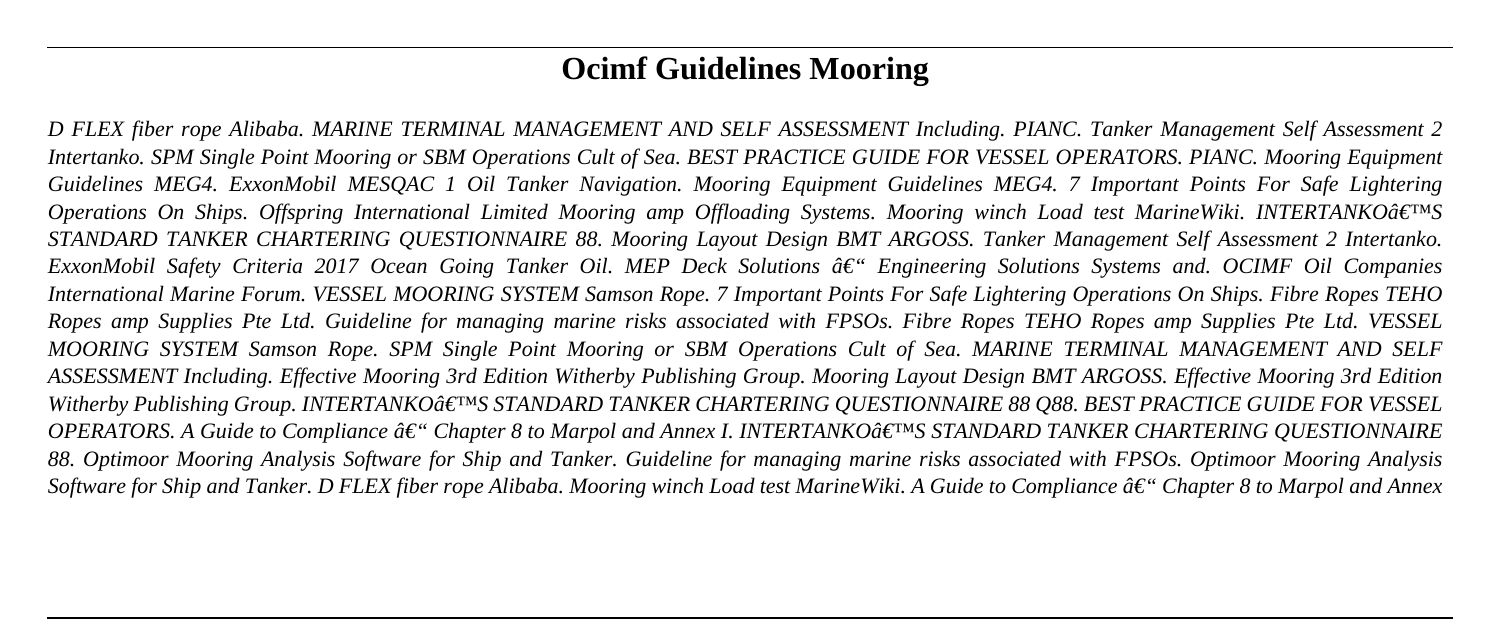*I. INTERTANKO* $\hat{a} \in \{M\}$  *STANDARD TANKER CHARTERING QUESTIONNAIRE 88 Q88. MEP Deck Solutions*  $\hat{a} \in \{M\}$  *Engineering Solutions Systems and. OCIMF Oil Companies International Marine Forum. ExxonMobil Safety Criteria 2017 Ocean Going Tanker Oil. ExxonMobil MESQAC 1 Oil Tanker Navigation. Offspring International Limited Mooring amp Offloading Systems*

#### **D FLEX Fiber Rope Alibaba**

April 29th, 2018 - D FLEX Fiber Rope Seoul South Korea Source From DSR WIRE CORP On Alibaba Com''**MARINE TERMINAL MANAGEMENT AND SELF ASSESSMENT Including** April 30th, 2018 - Issued by the Oil Companies International Marine Forum 29 Oueen Anne's Gate London SW1H 9BU England Telephone 44 0 20 7654 1200 Fax 44 0 20 7654 1205''**pianc**

april 28th, 2018 - marcom pianc wg 200 recommendations for the design and assessment of marine single point mooring spm or multi point mooring mpm facilities'

# '**Tanker Management Self Assessment 2 Intertanko**

**April 30th, 2018 - Tanker Management Self Assessment 2 INTERTANKO LATIN AMERICAN PANEL MEETING October 28 29 2008**' '**SPM Single Point Mooring or SBM Operations Cult of Sea**

April 30th, 2018 - 44shares Share on Facebook Twitter Email Print ShareA Single Point Mooring Buoy consists of a buoy that is permanently moored to the seabed by means of multiple mooring lines anchors chains allowing cargo transfer of liquid petroleum products' '**best practice guide for vessel operators**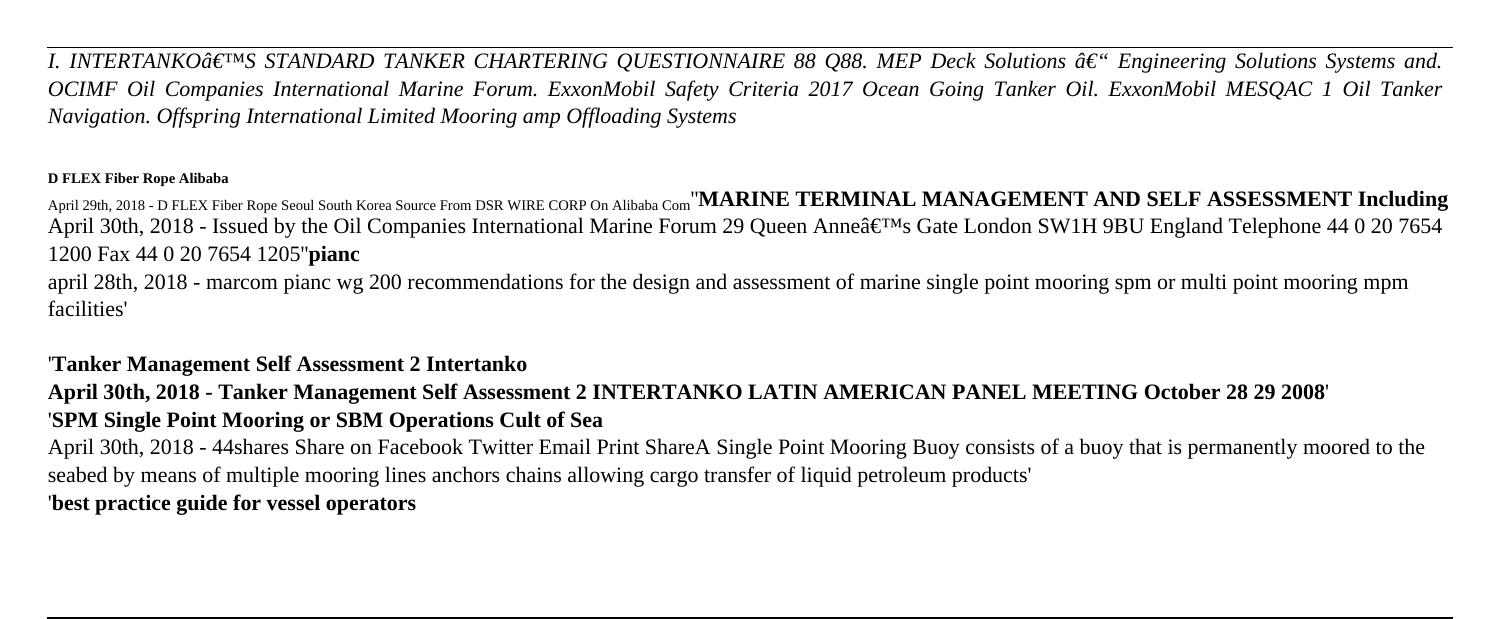# april 29th, 2018 - best practice guide for vessel operators tmsa  $\hat{a} \in 2$  capt roy m mathur office of spill prevention and response california department of fish and game''*pianc*

*april 28th, 2018 - marcom pianc wg 200 recommendations for the design and assessment of marine single point mooring spm or multi point mooring mpm facilities*'

#### '**Mooring Equipment Guidelines MEG4**

April 30th, 2018 - Mooring Equipment Guidelines is an industry publication for the safe mooring of tankers and gas carriers at terminals The publication provides clear and concise guidance for ship and terminal designers s

and mooring line manufacturers on safe mooring system design with an emphasis on the safety of ship and terminal personnel'

#### '*ExxonMobil MESQAC 1 Oil Tanker Navigation*

#### *April 30th, 2018 - ExxonMobil MESQAC 1 Download as PDF File pdf Text File txt or read online*'

#### '**Mooring Equipment Guidelines MEG4**

April 30th, 2018 - Mooring Equipment Guidelines is an industry publication for the safe mooring of tankers and gas carriers at terminals The publication provides clear and concise guidance for ship and terminal designers s

and mooring line manufacturers on safe mooring system design with an emphasis on the safety of ship and terminal personnel''**7 important points for safe lightering operations on ships** october 9th, 2017 - each aspect of such operation is considered to be critical so if the sts lightering operations in charge rules out or overlooks even minute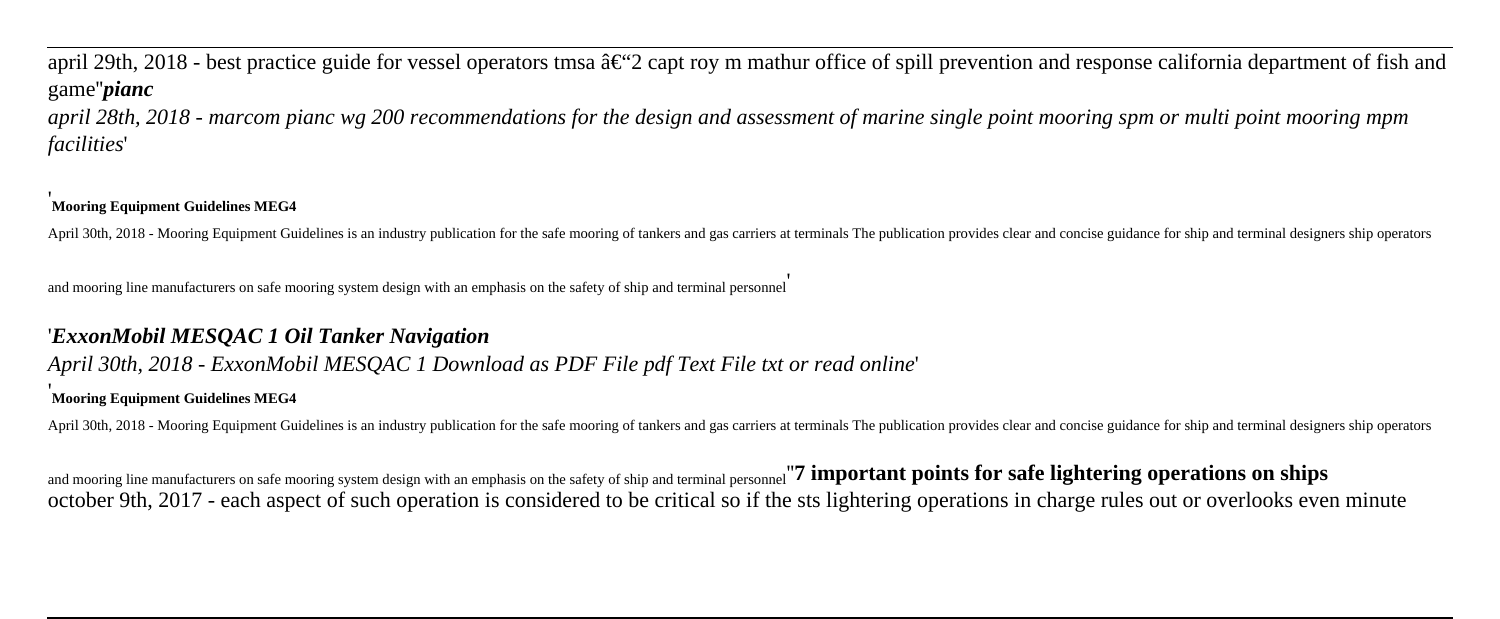obstacles faced during ship to ship approaches or even mooring unmooring the vessels a mishap could be unavoidable''**offspring international limited mooring amp offloading systems april 28th, 2018 - offspring international oil specialises in equipment for mooring offloading and control systems to optimise terminal operations both offshore and quayside**''**Mooring winch Load test MarineWiki**

April 28th, 2018 - A mooring system prevents the ship from drifting away from a berth and holds the ship in position in relation to the shore loading discharging equipments which may have limited freedom of movement,

#### '<del>INTERTANKO'S STANDARD TANKER CHARTERING OUESTIONNAIRE 88</del>

APRIL 29TH, 2018 - INTERTANKO a ETMS STANDARD TANKER CHARTERING QUESTIONNAIRE 88 Q88 VERSION 3 1 VESSEL DESCRIPTION 1 1 DATE UPDATED 14 02 2011 1 2 VESSEL'S NAME FAIR FAETHON''**MOORING LAYOUT DESIGN BMT ARGOSS APRIL 29TH, 2018 - MOORING LAYOUT DESIGN BMT ARGOSS OFFERS CONSULTANCY SERVICES IN ALL ASPECTS OF MOORING LAYOUT DESIGN THIS INCLUDES FEASIBILITY STUDIES FOR SHIP TO SHIP AND SHIP TO STRUCTURE OPERATIONS**'

'**Tanker Management Self Assessment 2 Intertanko**

April 30th, 2018 - Tanker Management Self Assessment 2 INTERTANKO LATIN AMERICAN PANEL MEETING October 28 29 2008' '**ExxonMobil Safety Criteria 2017 Ocean Going Tanker Oil**

October 31st, 2017 - ExxonMobil Safety Criteria 2017 Ocean Going Tanker Download As PDF File Pdf Text File Txt Or Read Online IMT 2017<sup>1</sup> 'MEP DECK SOLUTIONS â€" ENGINEERING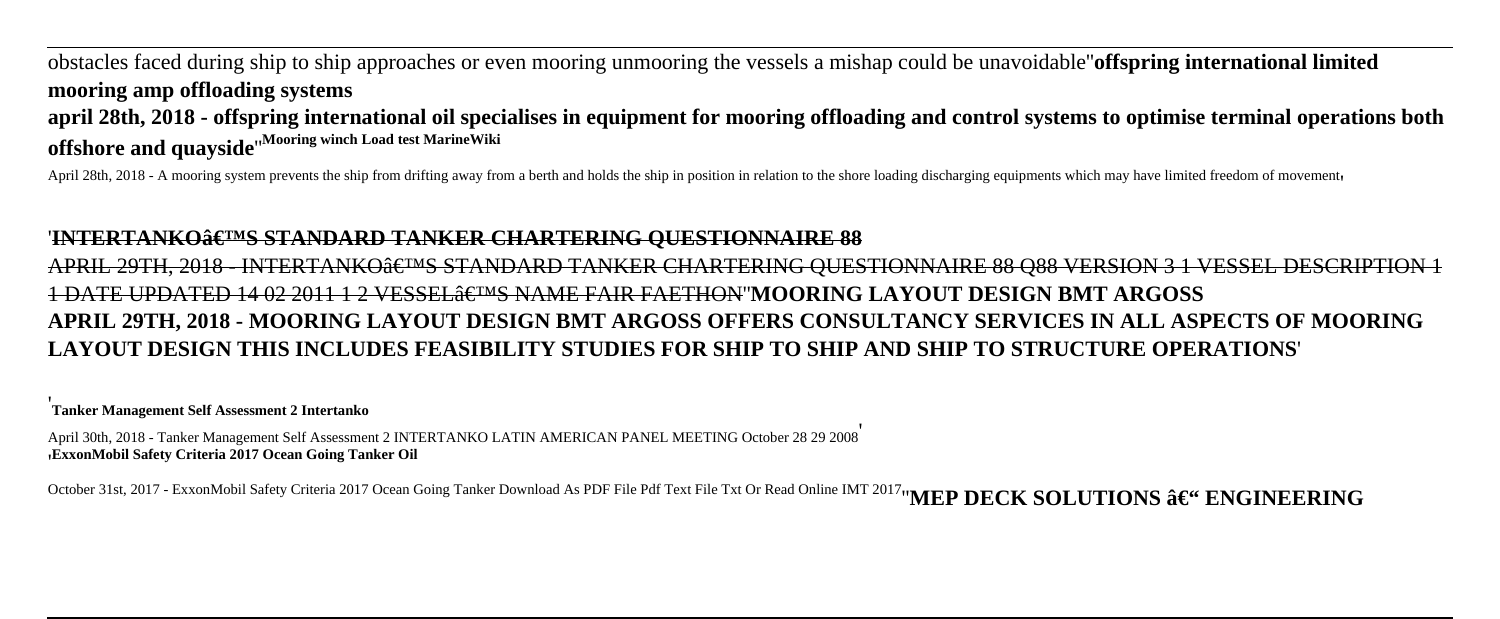#### **SOLUTIONS SYSTEMS AND** APRIL 28TH, 2018 - ENGINEERING SOLUTIONS SYSTEMS AND SERVICES FOR THE MARINE AND OFFSHORE INDUSTRY' '**ocimf oil companies international marine forum**

april 28th, 2018 - subscribe to our email newsletter and stay up to date with the current ocimf news'

#### '**vessel mooring system samson rope**

april 28th, 2018 - p golar lng c bp s bw f m mol t nyk proven long term relationships vessel mooring system"**7 Important Points For Safe Lightering Operations On Ships** 

*October 9th, 2017 - Each aspect of such operation is considered to be critical So if the STS Lightering operations in charge rules out or overlooks even minute obstacles faced during ship to ship approaches or even mooring unmooring the vessels a mishap could be unavoidable*''**Fibre Ropes TEHO Ropes amp Supplies Pte Ltd**

**April 29th, 2018 - The characteristics of each fibre rope are governed primarily by the material properties which may be enhanced or moderated during the production process**'

'**Guideline for managing marine risks associated with FPSOs**

April 29th, 2018 - Guideline for managing marine risks associated with FPSOs Report No 377 April 2006<sup>t</sup> **FIBRE ROPES TEHO ROPES AMP SUPPLIES PTE LTD** APRIL 29TH, 2018 - THE CHARACTERISTICS OF EACH FIBRE ROPE ARE GOVERNED PRIMARILY BY THE MATERIAL PROPERTIES WHICH MAY BE ENHANCED OR MODERATED DURING THE PRODUCTION PROCESS'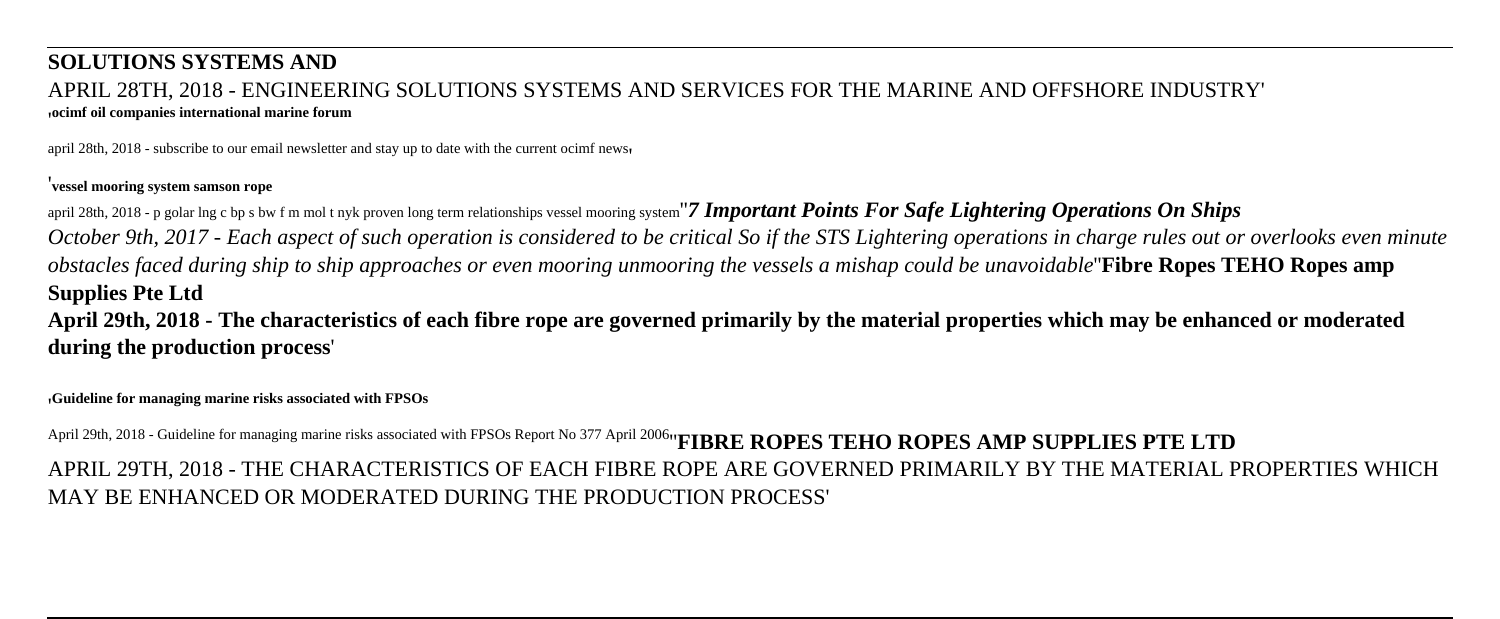## '**VESSEL MOORING SYSTEM Samson Rope**

# **April 28th, 2018 - P Golar Lng C Bp S Bw F M Mol T Nyk Proven Long Term Relationships Vessel Mooring System**''*SPM Single Point Mooring or SBM Operations Cult of Sea*

*April 30th, 2018 - 44shares Share on Facebook Twitter Email Print ShareA Single Point Mooring Buoy consists of a buoy that is permanently moored to the seabed by means of multiple mooring lines anchors chains allowing cargo transfer of liquid petroleum products*''**MARINE TERMINAL MANAGEMENT AND SELF ASSESSMENT Including**

April 30th, 2018 - Issued by the Oil Companies International Marine Forum 29 Queen Anne's Gate London SW1H 9BU England Telephone 44 0 20 7654 1200 Fax 44 0 20 7654 1200 Fax 44 0 20 7654 1205

#### '*EFFECTIVE MOORING 3RD EDITION WITHERBY PUBLISHING GROUP*

*APRIL 27TH, 2018 - THIS POPULAR TITLE NOW IN ITS THIRD EDITION PROVIDES PRACTICAL GUIDANCE ON THE BASIC PRINCIPLES OF MOORING THROUGHOUT THE BOOK EMPHASIS IS PLACED ON SAFETY USING A DETAILED UNDERSTANDING OF THE OPERATIONAL REQUIREMENTS TO CREATE A GREATER AWARENESS OF THE DANGERS AND HAZARDS*'

# '**Mooring Layout Design BMT ARGOSS**

April 29th, 2018 - Mooring Layout Design BMT ARGOSS offers consultancy services in all aspects of mooring layout design This includes feasibility studies for ship to ship and ship to structure operations'

'**effective mooring 3rd edition witherby publishing group**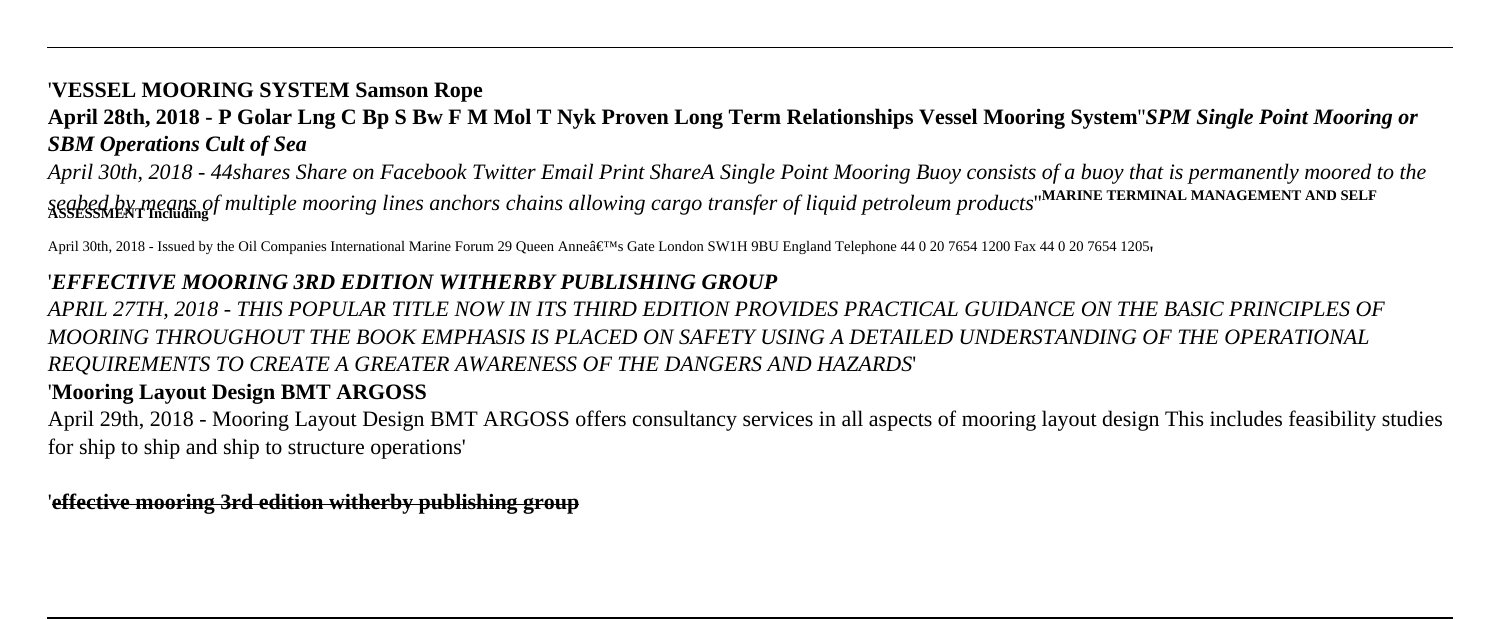april 27th, 2018 - this popular title now in its third edition provides practical guidance on the basic principles of mooring throughout the book emphasis is placed on safety using a detailed understanding of the operational requirements to create a greater awareness of the dangers and hazards'

#### '**intertanko's standard tanker chartering questionnaire 88 q88**

april 30th, 2018 - intertanko's standard tanker chartering questionnaire 88 q88 version 3 1 vessel description 1 1 date updated 31 03 2010 1 2 vessel's name kazakhstan '**BEST PRACTICE GUIDE FOR VESSEL OPERATORS**

April 29th, 2018 - BEST PRACTICE GUIDE FOR VESSEL OPERATORS TMSA †2 Capt Roy M Mathur Office of Spill Prevention and Response California Department of Fish and Game

#### '<del>A GUIDE TO COMPLIANCE ô€" CHAPTER 8 TO MARPOL AND ANNEX I</del>

APRIL 27TH, 2018 - A GUIDE TO COMPLIANCE †"CHAPTER 8 TO MARPOL AND ANNEX I †"PREVENTION OF POLLUTION DURING TRANSFER OF OIL CARGO BETWEEN OIL TANKERS AT SEA'

#### 'intertankoâ€<sup>™</sup>s standard tanker chartering questionnaire 88

april 29th, 2018 - intertanko $\hat{\mathbf{a}} \in \mathbb{M}$ s standard tanker chartering questionnaire 88 q88 version 3 1 vessel description 1 1 date updated 14 02 2011 1 2 vessel $\hat{\mathbf{a}} \in \mathbb{M}$ s name fair faethon'

#### '**Optimoor Mooring Analysis Software for Ship and Tanker**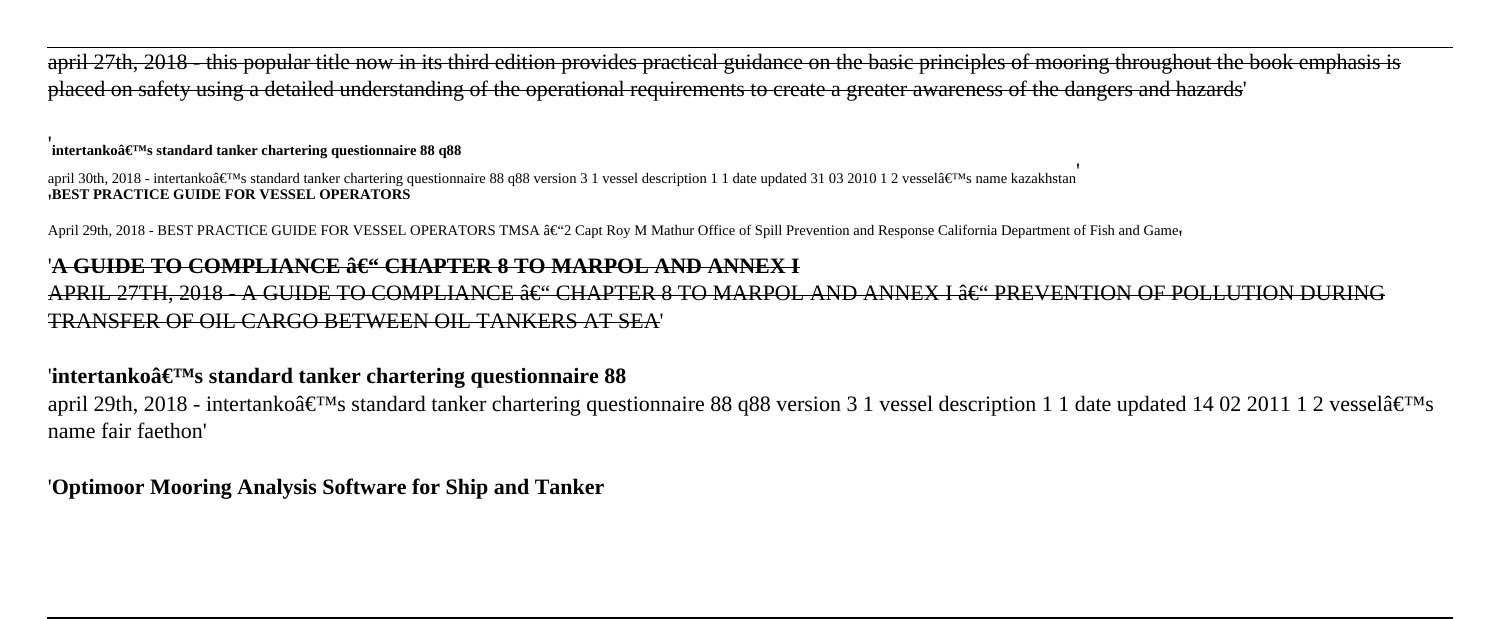# **April 27th, 2018 - Optimoor is an easy to use mooring analysis computer program for vessel and terminal personnel as well as by port designers and naval architects**'

'**Guideline for managing marine risks associated with FPSOs**

April 29th, 2018 - Guideline for managing marine risks associated with FPSOs Report No 377 April 2006.

#### '**optimoor mooring analysis software for ship and tanker**

april 27th, 2018 - optimoor is an easy to use mooring analysis computer program for vessel and terminal personnel as well as by port designers and naval architects'

# '*D FLEX Fiber Rope Alibaba*

*April 29th, 2018 - D FLEX Fiber Rope Seoul South Korea Source From DSR WIRE CORP On Alibaba Com*''**Mooring winch Load test MarineWiki April 28th, 2018 - A mooring system prevents the ship from drifting away from a berth and holds the ship in position in relation to the shore loading** discharging equipments which may have limited freedom of movement<sup>"a guide to compliance â€" chapter 8 to marpol and annex i</sup>

april 27th, 2018 - a guide to compliance â $\epsilon^*$  chapter 8 to marpol and annex i â $\epsilon^*$  prevention of pollution during transfer of oil cargo between oil tankers at sea

# '**INTERTANKO'S STANDARD TANKER CHARTERING QUESTIONNAIRE 88 Q88**

April 30th, 2018 - INTERTANKO'S STANDARD TANKER CHARTERING QUESTIONNAIRE 88 Q88 Version 3 1 VESSEL DESCRIPTION 1 1 Date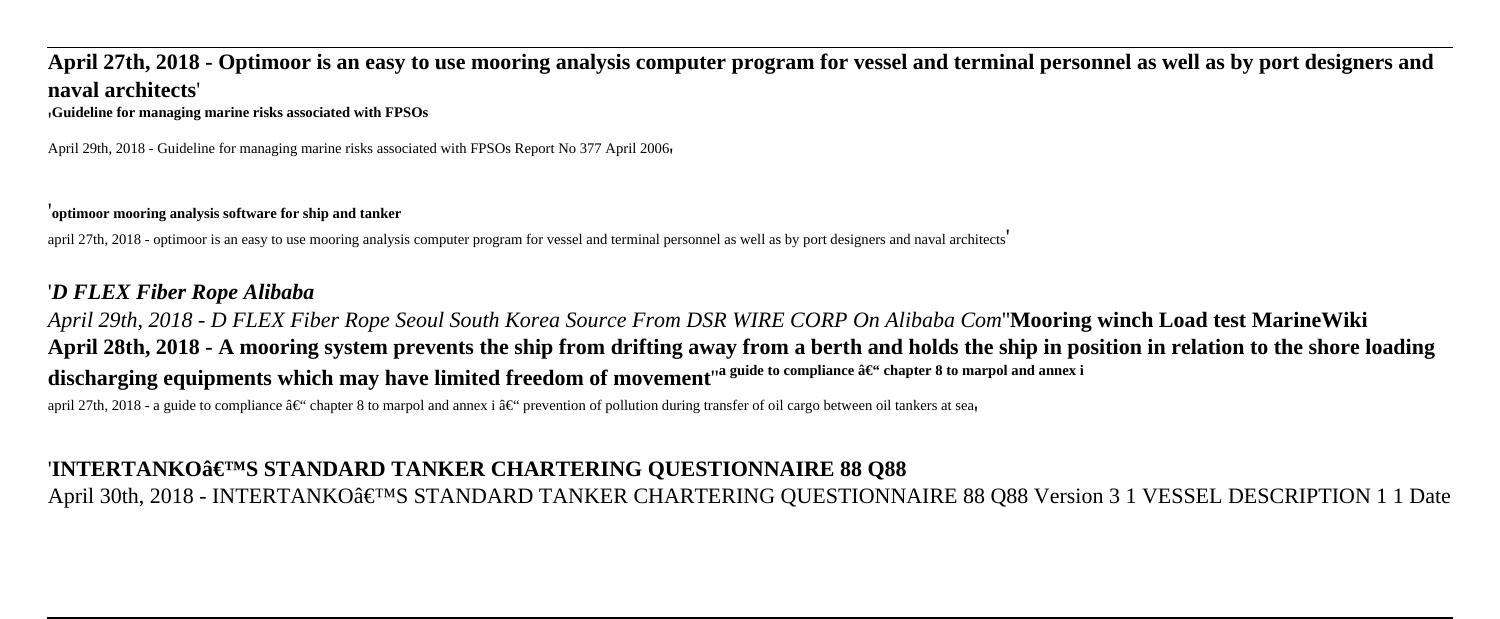updated 31 03 2010 1 2 Vessel $\hat{a} \in T^{M}$ s name Kazakhstan'

# 'MEP DECK SOLUTIONS **– ENGINEERING SOLUTIONS SYSTEMS AND**

APRIL 28TH, 2018 - ENGINEERING SOLUTIONS SYSTEMS AND SERVICES FOR THE MARINE AND OFFSHORE INDUSTRY'

# '**OCIMF OIL COMPANIES INTERNATIONAL MARINE FORUM**

APRIL 28TH, 2018 - SUBSCRIBE TO OUR EMAIL NEWSLETTER AND STAY UP TO DATE WITH THE CURRENT OCIMF NEWS' '**ExxonMobil Safety Criteria 2017 Ocean Going Tanker Oil October 31st, 2017 - ExxonMobil Safety Criteria 2017 Ocean Going Tanker Download as PDF File pdf Text File txt or read online IMT 2017**'

#### '**EXXONMOBIL MESQAC 1 OIL TANKER NAVIGATION**

'

APRIL 30TH, 2018 - EXXONMOBIL MESQAC 1 DOWNLOAD AS PDF FILE PDF TEXT FILE TXT OR READ ONLINE''**Offspring International Limited Mooring Amp Offloading Systems**

April 28th, 2018 - Offspring International OIL Specialises In Equipment For Mooring Offloading And Control Systems To Optimise Terminal Operations Both Offshore And Quayside'